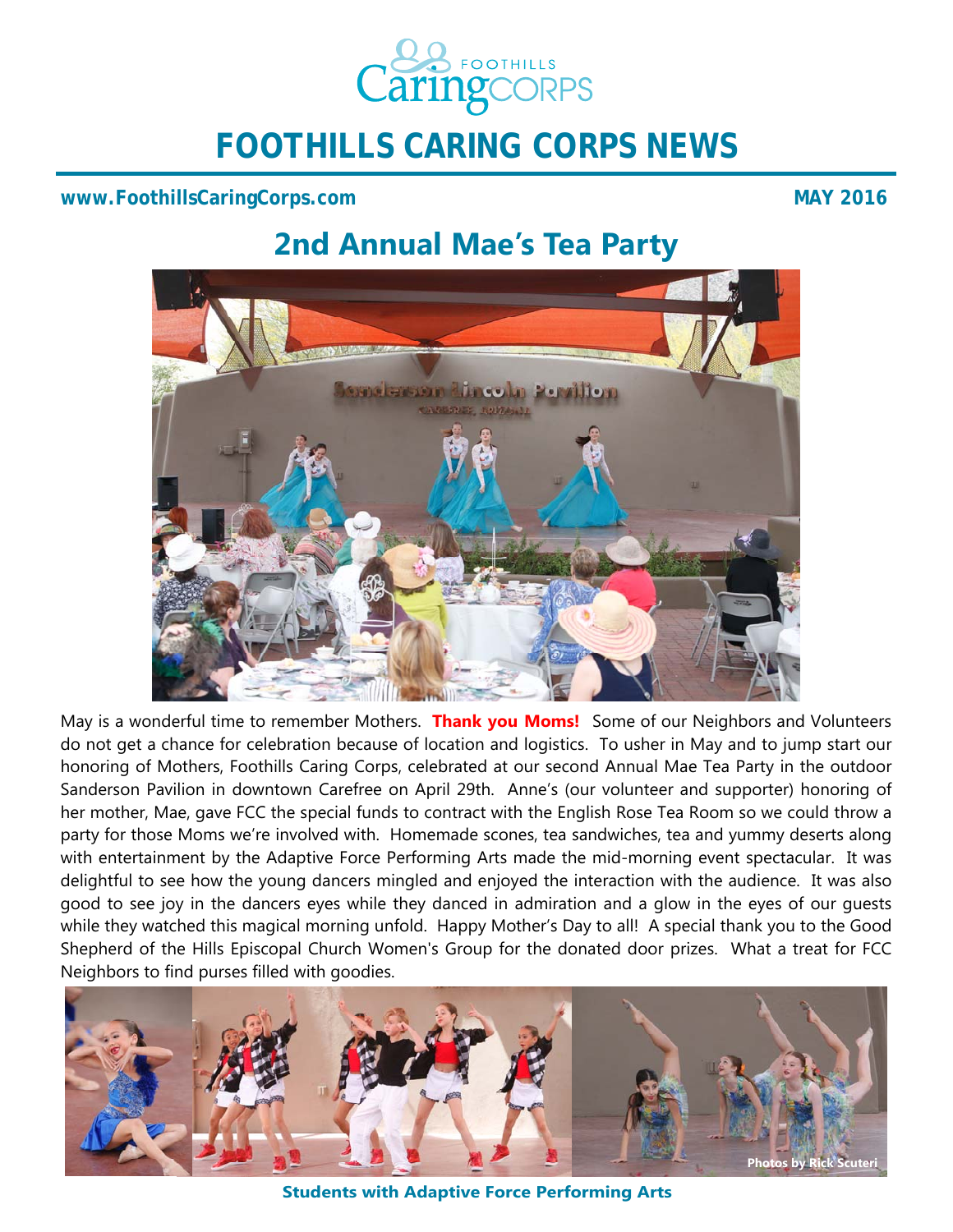# **Lives are changed with Precious Moments, Visits, Conversations**







Photos by Cythia Baloh Photography Matt York Photography



### **Through the Eyes of a Volunteer. . .** *Friendly Visiting*

Bottom line... As a volunteer you receive much more than you give. Giving back in this way for all the blessings I have received in my life has been personally rewarding beyond any expectations.

There is no boiler plate volunteer, no template to follow. But, I found three criteria that are important for a visiting volunteer to have:

- Enjoyment of people
- Interest in communicating and listening
- Patience and flexibility

The first two were easy for me. I always seem to find something to like and/or to find interesting about every Neighbor. Most are elderly and have a wealth of experiences to share. I benefit from their wisdom.

Also, those who know me will attest to the fact I enjoy talking and am an attentive listener as well. Listening

is especially important in order to understand the particular needs of each Neighbor.

But, I have always been a bit shy on patience. And the ability to be flexible to the changing needs of a Neighbor goes along with that. Being a Caring Corps volunteer has taught me not only the necessity but the value of being patient and to adjust to unexpected issues. My family is very grateful for this… so am I.

Finally, we as visiting volunteers appreciate the incredible job Foothills Caring Corps does in matching volunteers with Neighbors. In our opinion, they outdo eharmony.com. I enjoy several long term relationships from the Neighbors I've met and even stay in touch with one who has moved away.

I am so grateful I heard about the volunteer opportunities at Foothills Caring Corps when I moved here from the east coast several years ago.

My association with this valuable organization has enriched my life enormously.

> *Anne Dobbs FCC Volunteer*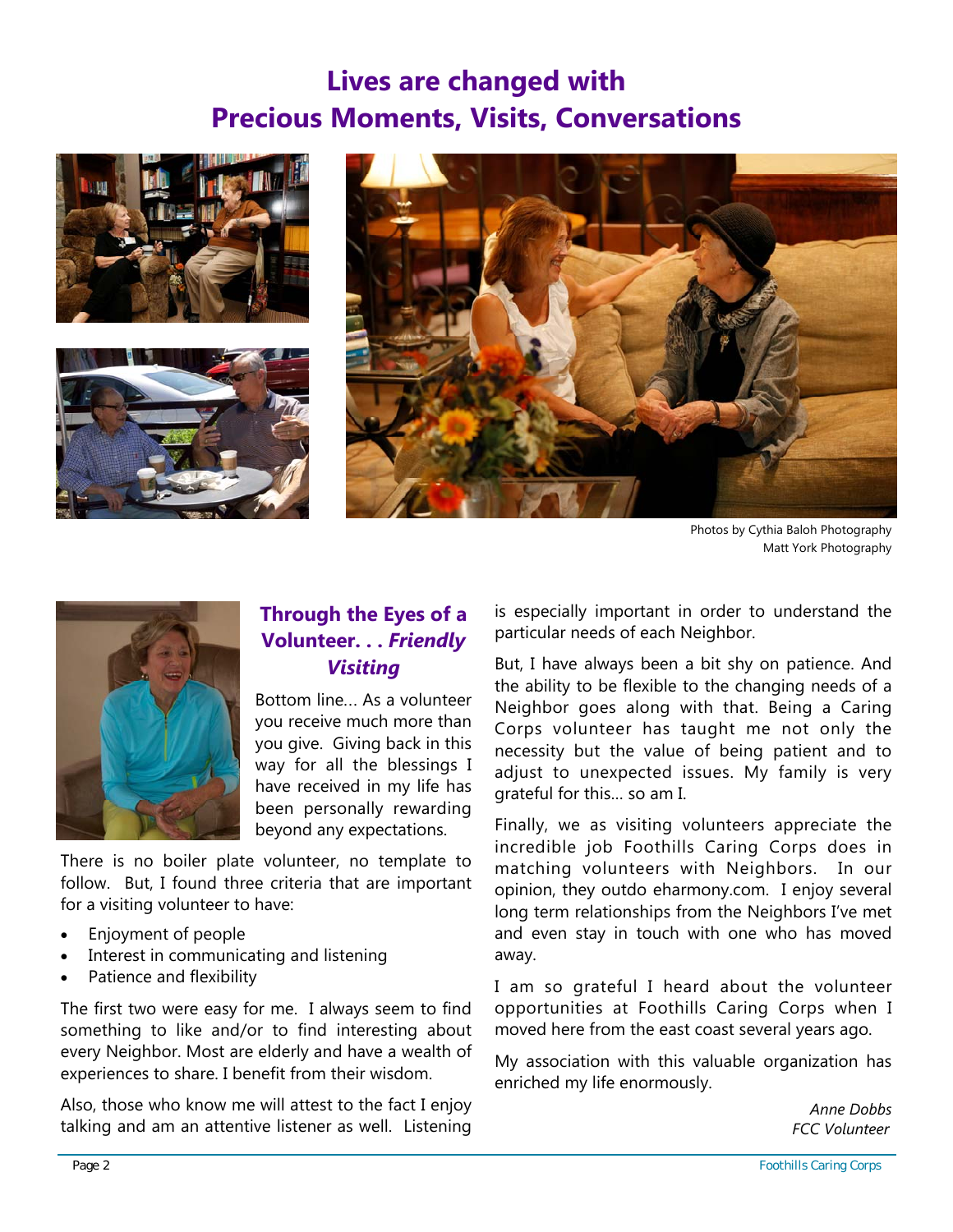## **Still More from Mae's Tea Party**

![](_page_2_Picture_1.jpeg)

Thank you to our Partner Congregation for the donated door prizes at Mae's Tea Party.

Good Shepherd of the Hills Episcopal Church's Purse Project brought joy to our participants faces. FCC was

honored to be one of the non-profits selected to receive the collected/ stuffed purses. Each year the church donates purses filled with a variety of toiletries, jewelry and necessities. The purses were adorned with a beautiful scarf which made for a delightful gift.

![](_page_2_Picture_5.jpeg)

Photos by Rick Scuteri

![](_page_2_Picture_7.jpeg)

![](_page_2_Picture_8.jpeg)

### **Let's Make 2016 - 2017 Outstanding for Foothills Caring Corps**

![](_page_2_Picture_10.jpeg)

You may have seen me in prior newsletters. I have gone from the co-Chair of the Planned Giving Committee for Foothills Caring Corps (FCC) to the Chair of the Board of Directors. I am excited about the future of FCC and advancing my passion for

FCC. While on the Planned Giving Committee, I had the opportunity to assist FCC in moving toward a more secure financial future. This is an incredibly important task that remains in the hands of a very capable committee. Now, however, I get to focus not only on the financial future, but also securing the needs of our "Neighbors."

FCC is in place to provide services and transportation for members of our community who, without FCC, may not get at least one hot meal a day, a friendly visitor or transportation to appointments or social events. FCC is here to ensure that our Neighbors are not lonely or alone.

The work of FCC would not be possible without the generosity of hundreds of volunteers who drive vans, visit Neighbors, change lightbulbs, add grab bars to bathrooms, set up equipment for our events, stuff envelopes, serve the loan closet and so many other tasks. FCC is an organization created solely and exclusively to support OUR neighbors and OUR community.

I know you will continue to support the Caring Corps, both financially and as a volunteer. Please stop by the office and say thank you to Debbra and her team, drop off a check or even a gift card we can use for office supplies or to a home improvement store to be used for our home repair program. Each of us is a potential neighbor who may need services in the future—pay it forward today by supporting FCC in any way that fits your budget and your lifestyle.

Thank you to Debbra for her amazing leadership, to our Neighbors for allowing us to serve you, to our volunteers, to the Board and all of the committee members and to you for your support of FCC!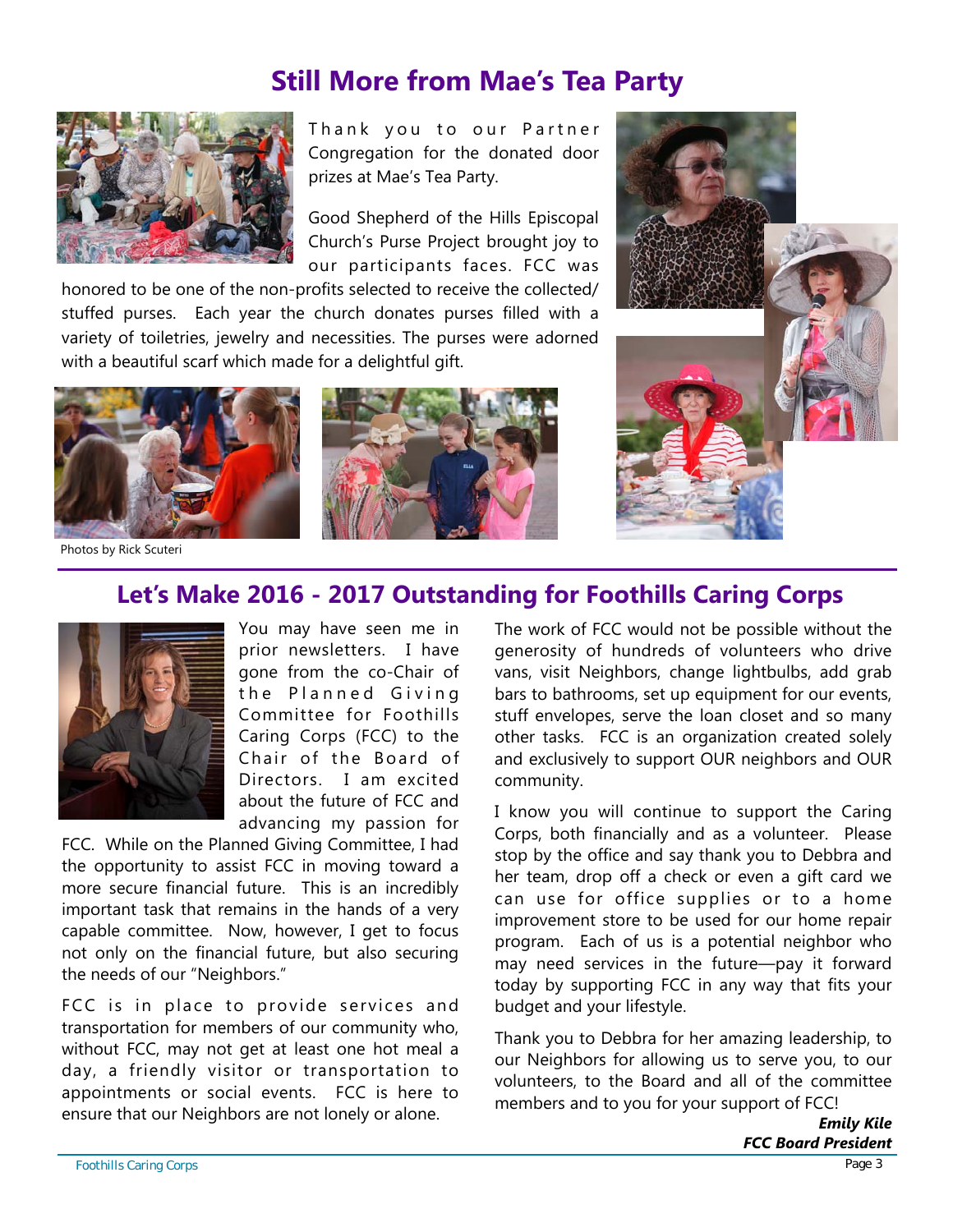# **Foothills Caring Corps Special Contributions**

### **January - April 2016**

#### **Memorials Given in Memory of:**

**Terry Bartlett**  Anonymous Donor **Lucy Bestrop**  Chuck and Monica Zontanos **Robert John Bonanno**  James and Josephine Bonanno Jr. **John Diller**  Charles Anderson Harold Lassen Scott and Veronica Lassen Suzanne Medows George and Shirley Neufeld Mary Vucichevich John Westerlund **Bill Getz** The Getz Foundation, Richard Getz **Jack Giordano**  Beatrice Giordano **John Gosule**  Dan and Debbie Wainwright

**Jerry Hickey** John and Meredith Sullivan **Gloria Morrissey** James Morrissey **Joan Peterson** Charles Peterson **David Schwan**  James and Debra Campbell Marcelle Chase John Crane Wayne and Nancy Fulcher Herbert and Lyn Hitchon Neil and Kathy King and Family Gary and Amy Neiss Sabra Otteson Gail Simmons John and Darlene Skarda Soroptimist International of Saguaro Foothills Susan Willer

**Al Sorensen**  Margaret Sorensen

#### **Tributes in Honor of:**

**Philip and Marian Abramowitz** Donald and Helen Brown **Donald Craig** Tim and June Reilly **Lou & Susan Matusiak** Doug and Lori Obermier **June Reilly**  Gates and Mary Ellen Hawn **Geoffrey Segar**  Marjorie Ronder

We hope you are enjoying our newsletters! Help us become more efficient with our mailings. If you would email us and let us know you are interested in having your newsletter emailed, we'd love to accommodate you. We can either produce the newsletter and mail USPS or send by email.

Let us know your druthers. Thank you!

Bettyo@foothillscaringcorps.com

# **"Esteban Under the Stars" Saturday, May 21, 2016**

![](_page_3_Picture_12.jpeg)

The popular Concert Series at el Pedregal, concludes with a special finale "Esteban Under the Stars". The renown guitarist Esteban will perform on Saturday, May 21st, from 7-9:30 p.m. at el Pedregal at the Boulders

Resort, 34505 N. Scottsdale Road. The concert is made possible by promoter Soho International. A portion of the proceeds benefit Foothills Caring Corps, a non-profit promoting independence and enhancing

the quality of life for older residents throughout the Foothills community.

![](_page_3_Picture_16.jpeg)

For online ticket sales, please go to **http://esteban-elpedregal.bpt.me**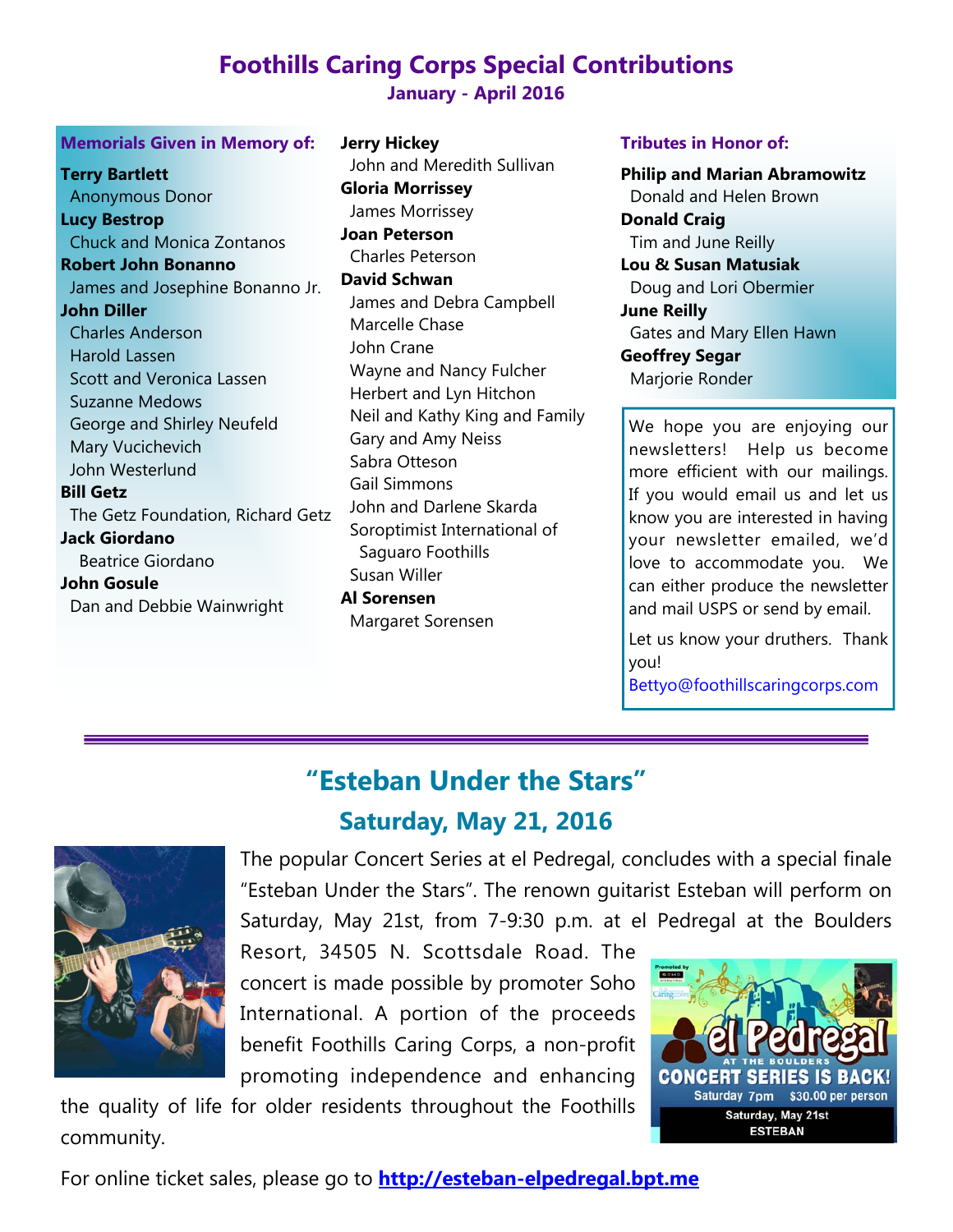**Come Join the 6th Annual Foothills Caring Corps Golf Tournament at Mirabel ~ November 14, 2016** 

**FJ** 

**8:30 am Continental Breakfast and Registration** 

> **10:00 am Shotgun Start**

**2:30 pm Hors d'oeuvres Reception Silent Auction / Raffle Items Golf Prizes and Awards** 

> **Photo by Rick Scuteri**

**Visit www.FoothillsCaringCorps.com or call 480.488.1105 for more information on becoming a Sponsor** 

**MIRABEL** 

![](_page_4_Picture_6.jpeg)